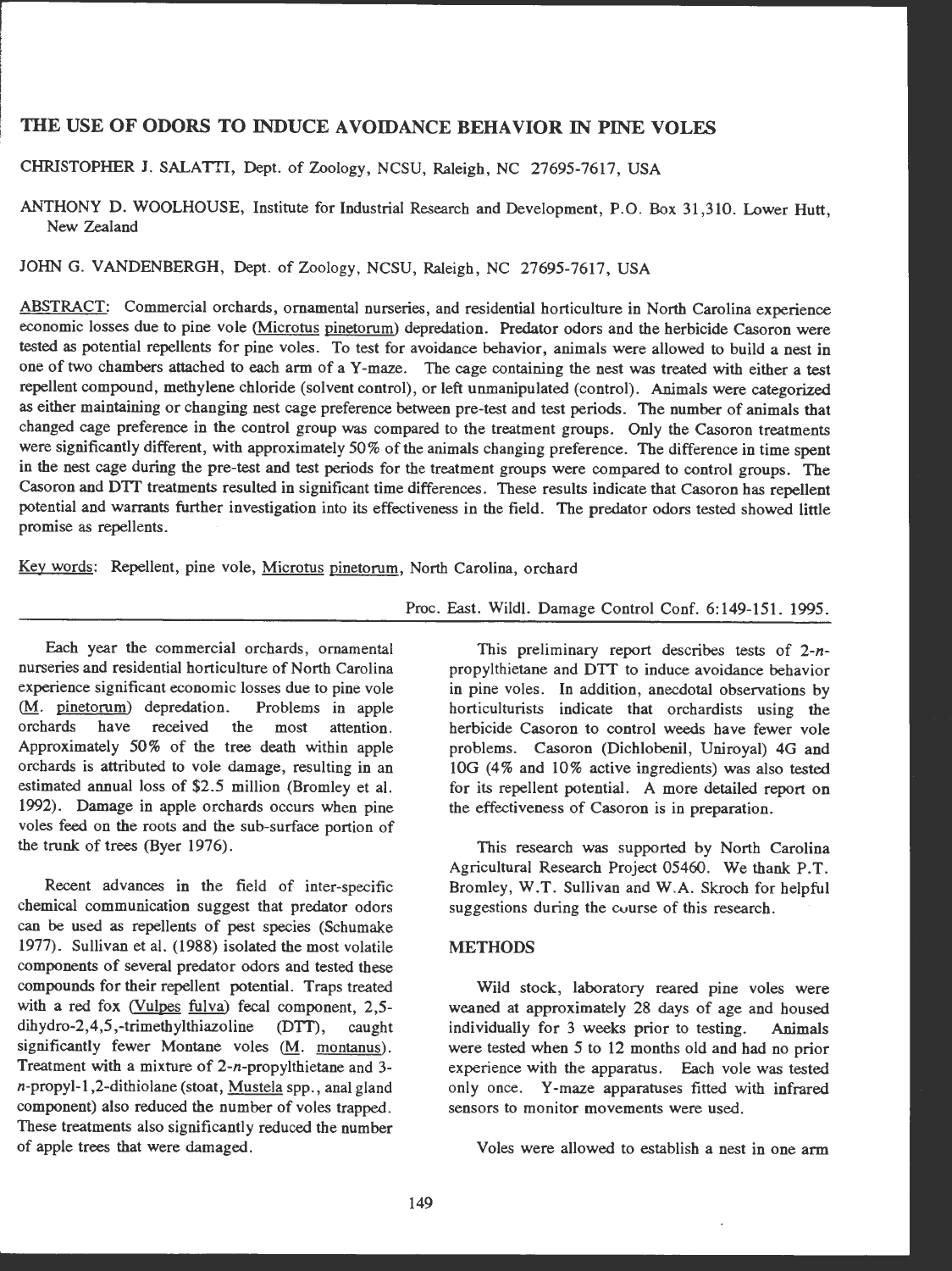of the Y-maze for 24 hrs. The animal was returned to the holding chamber and the location of its nest was recorded. The cage containing the nest was then either treated with a potential repellent compound, or treated as a control. The animal was given access to the Ytube for an additional 6 hours and its position within the apparatus was recorded. The duration of time in minutes spent in the cages and the stem of the Y-tube was determined using the event recorder printout. In addition, trials were taped using a time-lapse video recorder. The tapes were used to determine the position of the voles when the event recorder printout was inconclusive. After every trial, the apparatuses were cleaned with a 50% alcohol in water solution. The bedding, nest material and food were discarded and replaced with fresh material.

For each trial, cage preference was determined during the pre-test and test periods. Cage preference was categorized using two criteria: (1) the presence of a nest in a cage and at least 50% of the time spent in that nest cage during the pretest period or (2) the presence of a nest or 60% of the time spent in a cage or the stem during the test period. The differences in time spent in the nest cage between the pretest and the test periods was also recorded for each trial. These differences were analyzed using a Mann-Whitney test.

#### **RESULTS**

Chi-square analysis comparing the Control 1 and the solvent treatment did not differ (chi-square  $= 0.32$ ,  $P = 0.57$ , df = 1; Table 1), so these values were pooled as a control group. Neither stoat odor nor fox feces odor (OTT) caused significant changes in preference (stoat: chi-square =  $0.24$ ,  $P = 0.62$ , fox: chi-square = 1.17,  $P = 0.28$ ), but the percentage of voles that changed preference when subjected to DTT suggests that more extensive testing might show a statistically significant effect for this treatment. Casoron 4G treatment caused significant changes in cage preference (chi-square =  $9.14$ ,  $P = 0.0025$ ). Control 1 and control 2 treatments did not differ (chisquare =  $0.046$ ,  $P = 0.83$ ) so these values were pooled and compared to the Casoron 10G treatment. The Casoron 10G caused a significant change in cage preference (chi-square =  $6.99$ ,  $P = 0.008$ ).

Measurements of the mean difference in time spent in the nest cage during the pre-test and test periods showed that the control 1 and solvent treatments did not differ (Mann-Whitney test-

Table 1. The percentage of animals that changed cage preference between the pre-test and test periods in each treatment.

| n  | % Changed |
|----|-----------|
| 19 | 5.3       |
| 15 | 13.3      |
| 15 | 6.7       |
| 12 | 50.0      |
| 15 | 46.7      |
| 14 | 7.1       |
| 14 | 21.4      |
|    |           |

 $Z = -0.28$ ,  $P = 0.78$ , so these values were pooled as a control group. The stoat odor differences were not significantly different from the control group ( $p = 0$ ) .53), which concurs with the chi-square analysis. The difference in time spent in the nest cage for the Casoron 4G and lOG treatments was significantly different from the control ( $p = 0.068$  and  $P = 0.027$ respectively), which also concurs with the analysis of change in cage preference for this treatment. DTT significantly affected the difference in time spent in the nest cage  $(P = 0.025)$ . This result does not agree with the analysis of change in cage preference for this treatment.

### **DISCUSSION** ,

Of the four compounds tested, only Casoron was found to induce avoidance behavior. 2-Propylthietane did not appear to repel pine voles or effect their behavior. The fox odor (OTT) did not result in a significant number of voles changing cage preference, but it did effect the voles' behavior. The time differences for nest occupation for the fox odor were significantly less than for the control treatments. This indicates that the voles behaved differently when the fox odor was present. OTT produces a stress response in laboratory raised albino rats, as measured by behavioral and biochemical assays (Vernet-Maury et al. 1984). The pine vole's response to DIT exposure within the Y-tube suggests that pine voles, like rats, detect the fox odor. Unfortunately, the DTT does not appear to induce an avoidance response in pine voles, but it may alter behavior in a way that would be useful for vole management. By using DTT to manipulate the stress response of voles, it may be possible to disrupt feeding or reproductive behavior and indirectly result in smaller vole populations. Further experiments